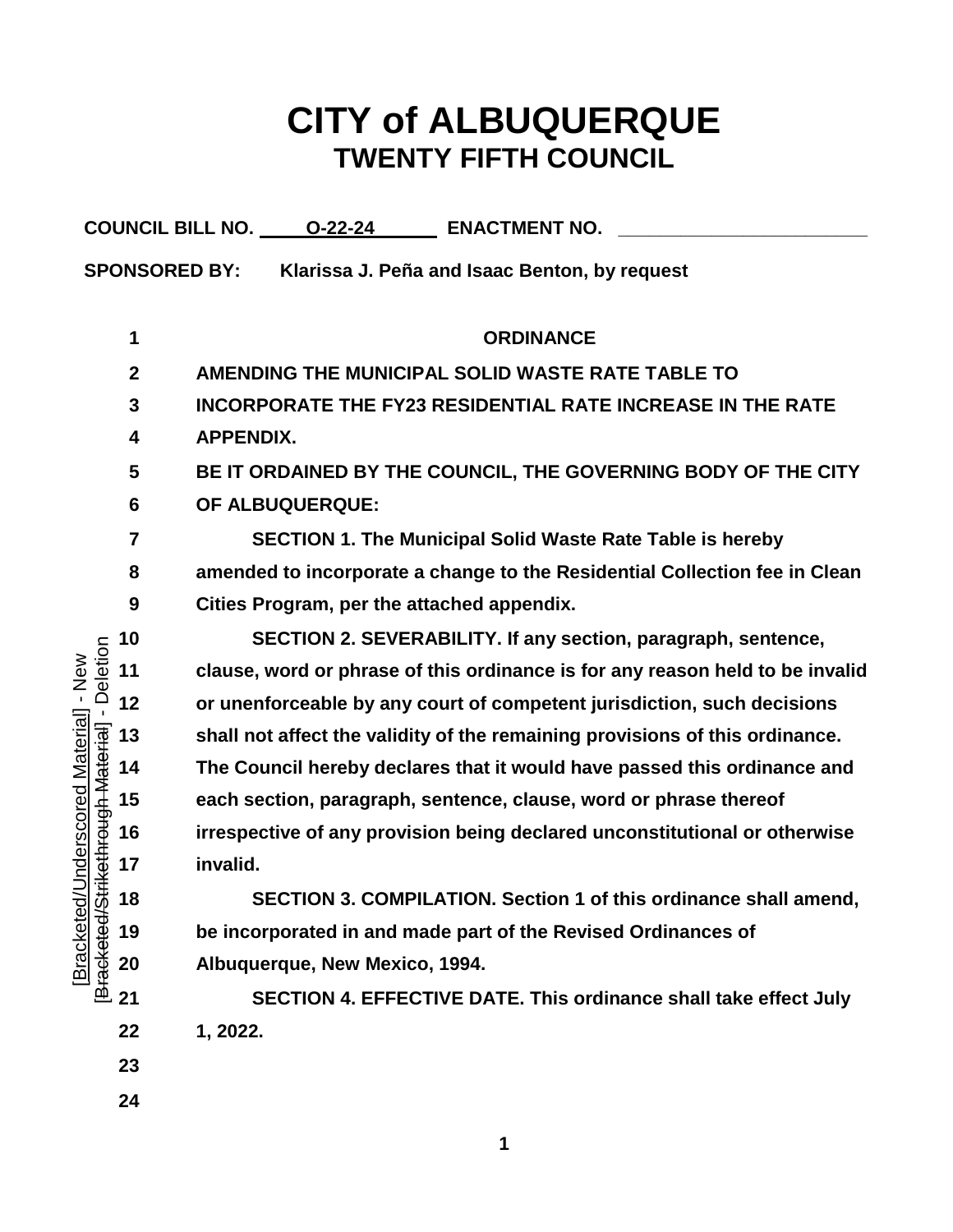### **Collections and Disposal Rates Appendix**

| <b>Table 1</b>                                  |                |                      |
|-------------------------------------------------|----------------|----------------------|
| <b>Refuse Collection Codes and Rates</b>        |                |                      |
|                                                 |                |                      |
|                                                 |                | [January 1, 2021]    |
| <b>Effective:</b>                               |                | July 1, 2022         |
|                                                 | <b>Refuse</b>  |                      |
| <b>Account Type</b>                             | Code           | <b>Monthly Rate</b>  |
| <b>Vacant Premise</b>                           | 00             |                      |
| <b>Single-Family Residential</b>                | A <sub>1</sub> | 1                    |
|                                                 |                | 96 Gal               |
| <b>Basic Service</b>                            | A1             | \$9.40               |
| <b>Recycling Service</b>                        |                | <u>\$3.58</u>        |
| <b>Clean Cities Program</b>                     |                | [\$3.09] [\$4.09]    |
| Environmental                                   |                | \$0.93               |
|                                                 |                | $[$47.00]$ [\$18.00] |
| <b>EXTRA CART</b>                               |                |                      |
| Extra Cart 96 gal                               | A1             | \$7.69               |
| <b>Extra Cart Recycle 96 gal</b>                | A1             | \$2.33               |
|                                                 |                |                      |
| Multi-Family residential, Mobile Home Parks and | <b>Refuse</b>  |                      |
| <b>Condominiums- Eight or less units</b>        | Code           | <b>Monthly Rate</b>  |
| <b>Vacant Premise</b>                           | 00             |                      |
| <b>Multi-Family Residential</b>                 | A <sub>3</sub> | 2 or more            |
|                                                 |                | 96 Gal               |
| <b>Basic Service</b>                            | A <sub>3</sub> | \$9.40               |
| <b>Recycling Service</b>                        |                | \$3.58               |
| <b>Clean Cities Program</b>                     |                | $[$ \$3.09] [\$4.09] |
| Environmental                                   |                | \$0.93               |
|                                                 |                | [\$17.00] [\$18.00]  |
| <b>EXTRA CART</b>                               |                |                      |
| Extra Cart 96 gal                               | A3             | \$7.69               |
| <b>Extra Cart Recycle 96 gal</b>                | A <sub>3</sub> | \$2.33               |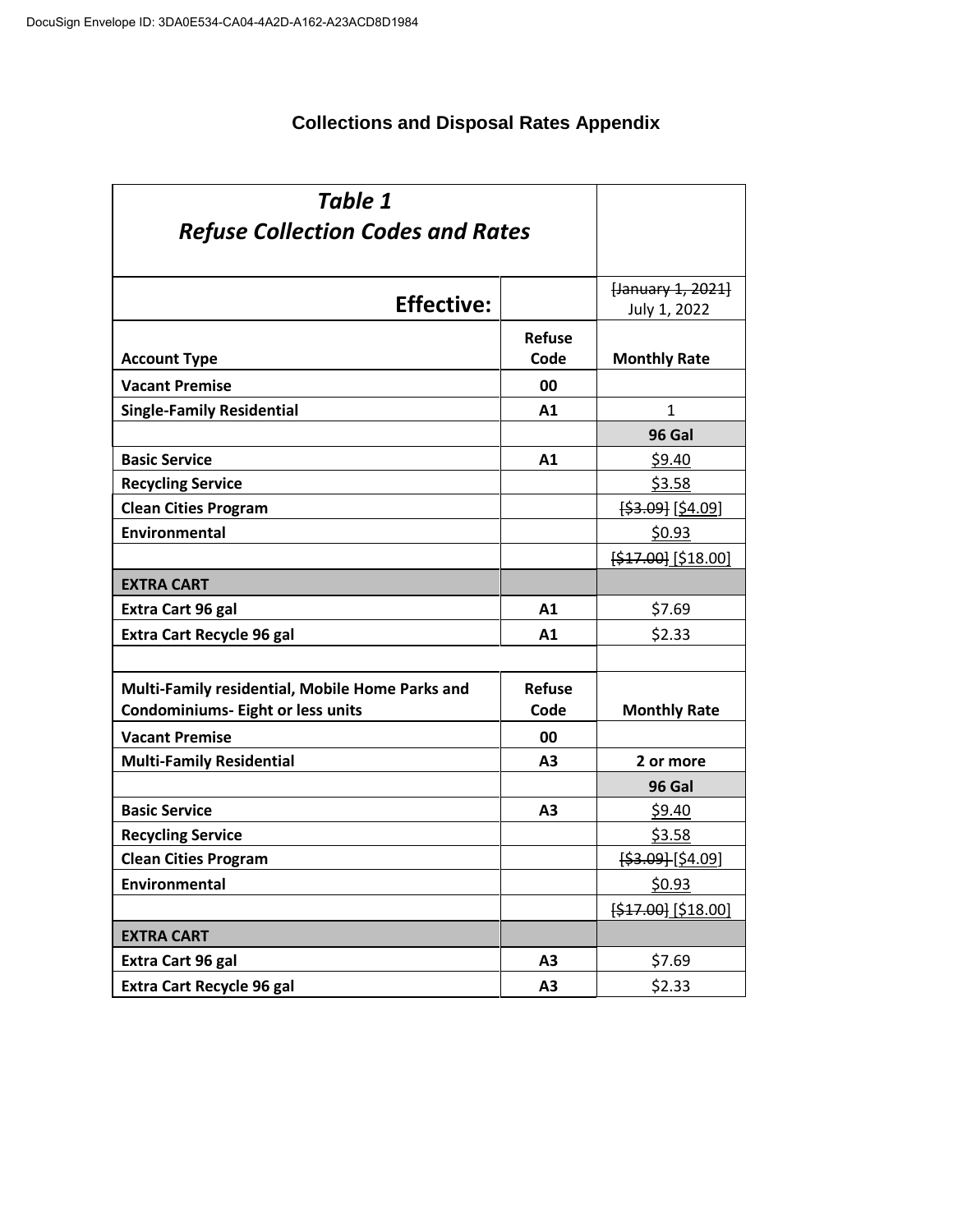

## CITY OF ALBUQUERQUE **Albuquerque, New Mexico** Office of the Mayor

#### **INTER-OFFICE MEMORANDUM**

April 29, 2022

TO: Isaac Benton, President, City Council

FROM: Timothy M. Keller, Mayor /

Solid Waste Municipal Ordinance Update to Residential Rates **SUBJECT:** 

This ordinance is amending the following sections: AMENDING THE APPENDIX: "COLLECTION AND DISPOSAL RATES", CHAPTER 9, ARTICLE 10, PART 1 OF THE REVISED ORDINANCES OF ALBUQUERQUE TO INCREASE THE RATE FOR THE CLEAN CITIES PROGRAM.

The proposed Clean Cities Program rate increase effective July 1, 2022 is based on cost of service study, in order to continue funding for operations in clean city.

This is forwarded for your consideration and favorable action. Staff will be available to address any questions you may have.

Mayor Timothy M. Keller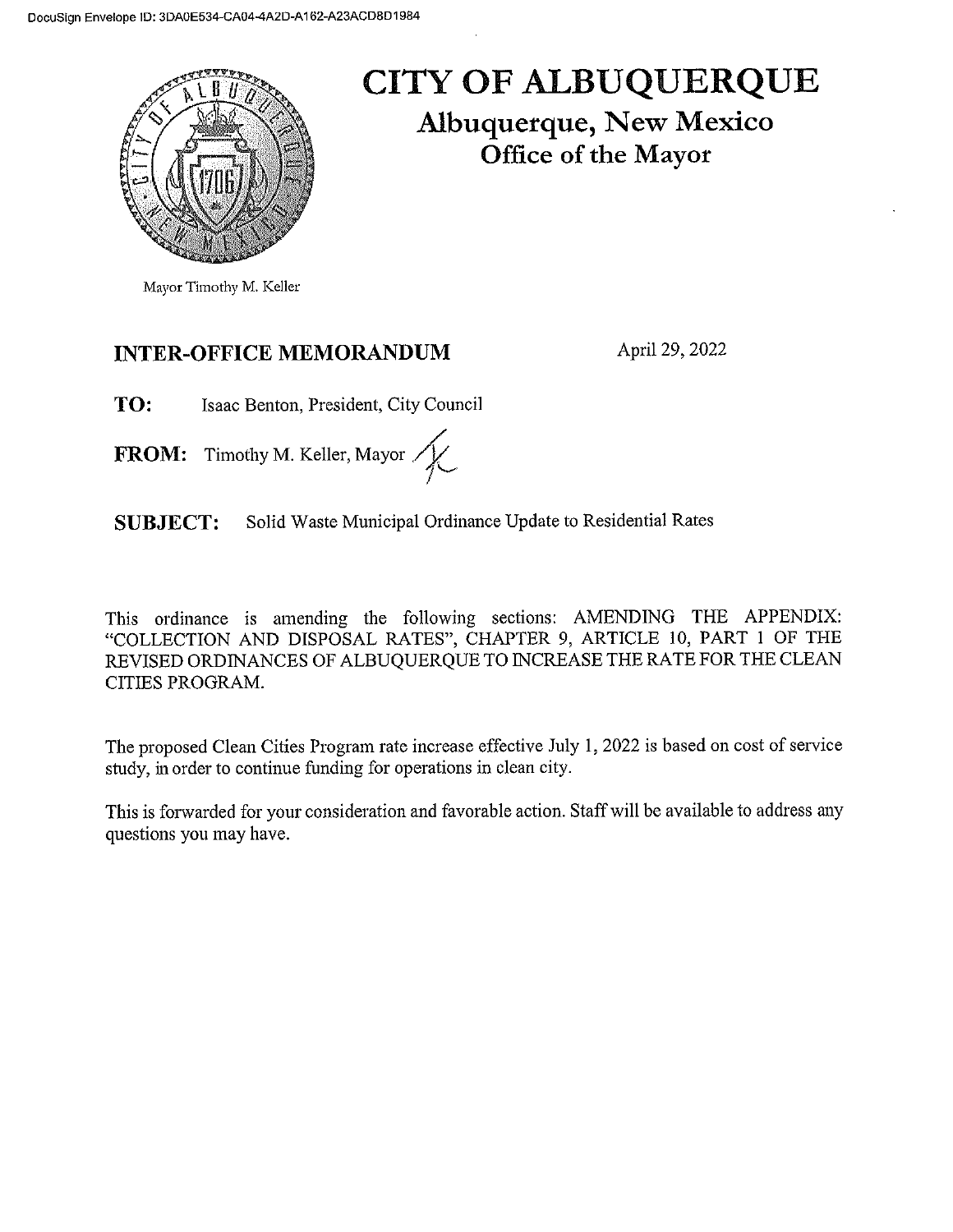

. Acting Chief Administrative Officer

Approved as to Legal Form:

DocuSigned by: 4/29/2022 | 10:14 AM MDT *La*urin <sup>I</sup> 1A21D96D32C74EE Date Esteban Aguilar, Jr.

City Attorney

Recommended: Matthew Whelang/29/2022 | 8:29 AM PDT A48F4B1C1344490...

Matthew Whelan, Solid Waste Date Director

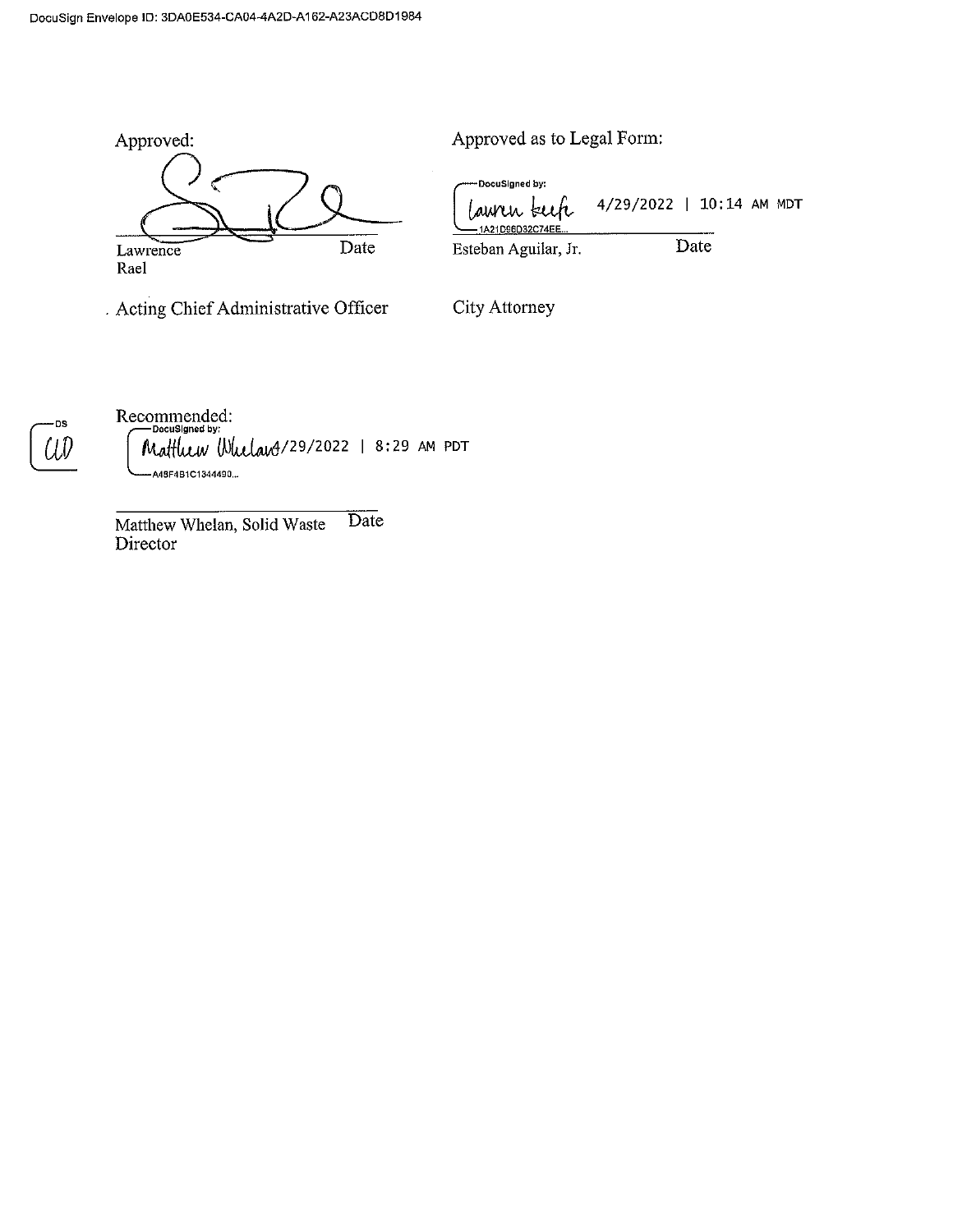#### **Cover Analysis**

#### **1. What is it?**

This ordinance is amending a proposed Clean City rate increase effective July 1, 2022 is based on cost of service study, in order to continue funding for operations in clean city.

#### **2. What will this piece of legislation do?**

Adjust the Clean City rate based on the cost of service study.

#### **3. Why is this project needed?**

To increase revenues to support Clean City operations.

#### **4. How much will it cost and what is the funding source?**

N/A

#### **5. Is there a revenue source associated with this Plan? If so, what level of income is projected?**

Clean City rate adjustment. \$2,169,960 Yearly.